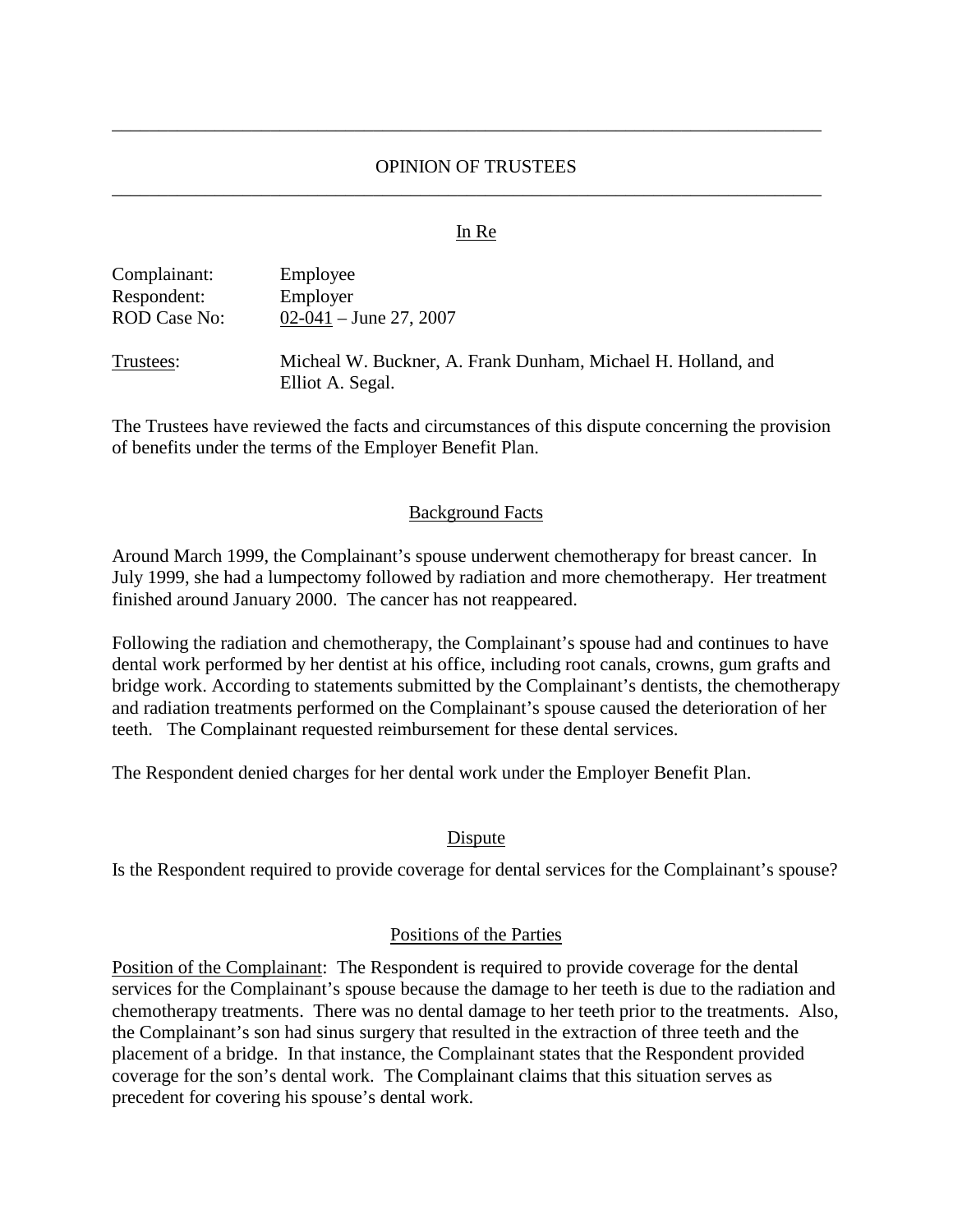Opinion of Trustees ROD Case No. 02-041 Page 2

Finally, the Complainant claims the Respondent stated that if one medical problem causes another medical problem, the second problem will be considered a covered benefit under the Employer's Benefit Plan. It is Complainant's position, in both his son's case and his spouse's case, that one medical problem caused another problem resulting in the need for dental work.

Position of the Respondent: The Respondent is not required to provide coverage for the Complainant's spouse's dental work because Article III A (3)(e) of the Employer Benefit Plan, excludes dental procedures except for certain oral surgery procedures related to accidents and tumors in the mouth. The Complainant's spouse's cancer was not in her mouth, therefore, coverage under the medical plan was denied. Coverage for the dental work was paid under the Respondent's dental plan. RODs 88-323, 81-363, 105, 81-664, 112, Q&A 81-16 and 93-102 support the Respondent's position.

Concerning the coverage for the Complainant's son's dental work under the employer Benefit Plan, the Respondent states that the payment was made in error and was outside the scope of the benefit plan. Furthermore, the alleged statement by the Respondent, "If one medical problem causes another medical problem it will be considered a covered benefit under the medical plan," does not appear in the medical benefit plan.

## Pertinent Provisions

Article III A. (1) (g) of the 2002 Employer Benefit Plan states:

## ARTICLE III BENEFITS

## A. Health Benefits

- (1) Inpatient Hospital Benefits
	- (g) Oral Surgical/Dental Procedures

Benefits are provided for a Beneficiary who is admitted to a hospital for the oral surgical procedures described in subsection (3)(e) provided hospitalization is medically necessary.

Benefits are also provided for a Beneficiary admitted to a hospital for dental procedures only if hospitalization is necessary due to a pre-existing medical condition and prior approval is received from the Plan Administrator.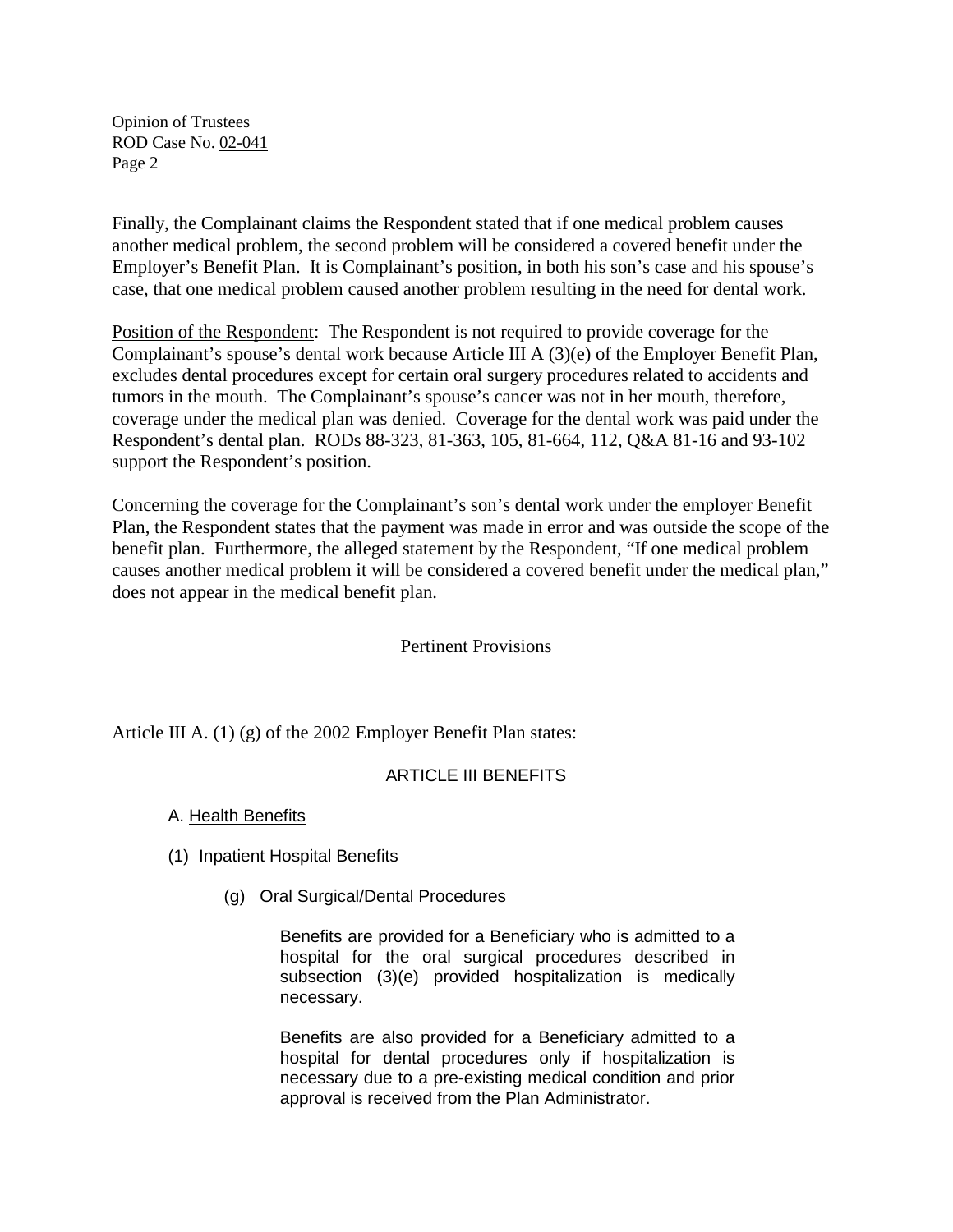Opinion of Trustees ROD Case No. 02-041 Page 3

Article III A. (3) (e) of the 2002 Employer Benefit Plan states:

## ARTICLE III BENEFITS

A. Health Benefits

- (3) Physicians' Services and Other Primary Care
	- (e) Oral Surgery

Benefits are not provided for dental services. However, benefits are provided for the following limited oral surgical procedures if performed by a dental surgeon or general surgeon.

> Tumors of the jaw (maxilla and mandible) Fractures of the jaw, including reduction and wiring Fractures of the facial bones Frenulectomy when related only to ankyloglossia (tongue tie) Temporomandibular Joint Dysfunction, only when medically necessary and related to an oral orthopedic problem. Biopsy of the oral cavity Dental services required as a direct result of an accident

Article III A. (11) (a) 19. of the 2002 Employer Benefit Plan states:

# ARTICLE III BENEFITS

## A. Health Benefits

(11) General Exclusions

(a) In addition to the specific exclusions otherwise contained in the Plan, benefits are also not provided for the following:

19. Dental services.